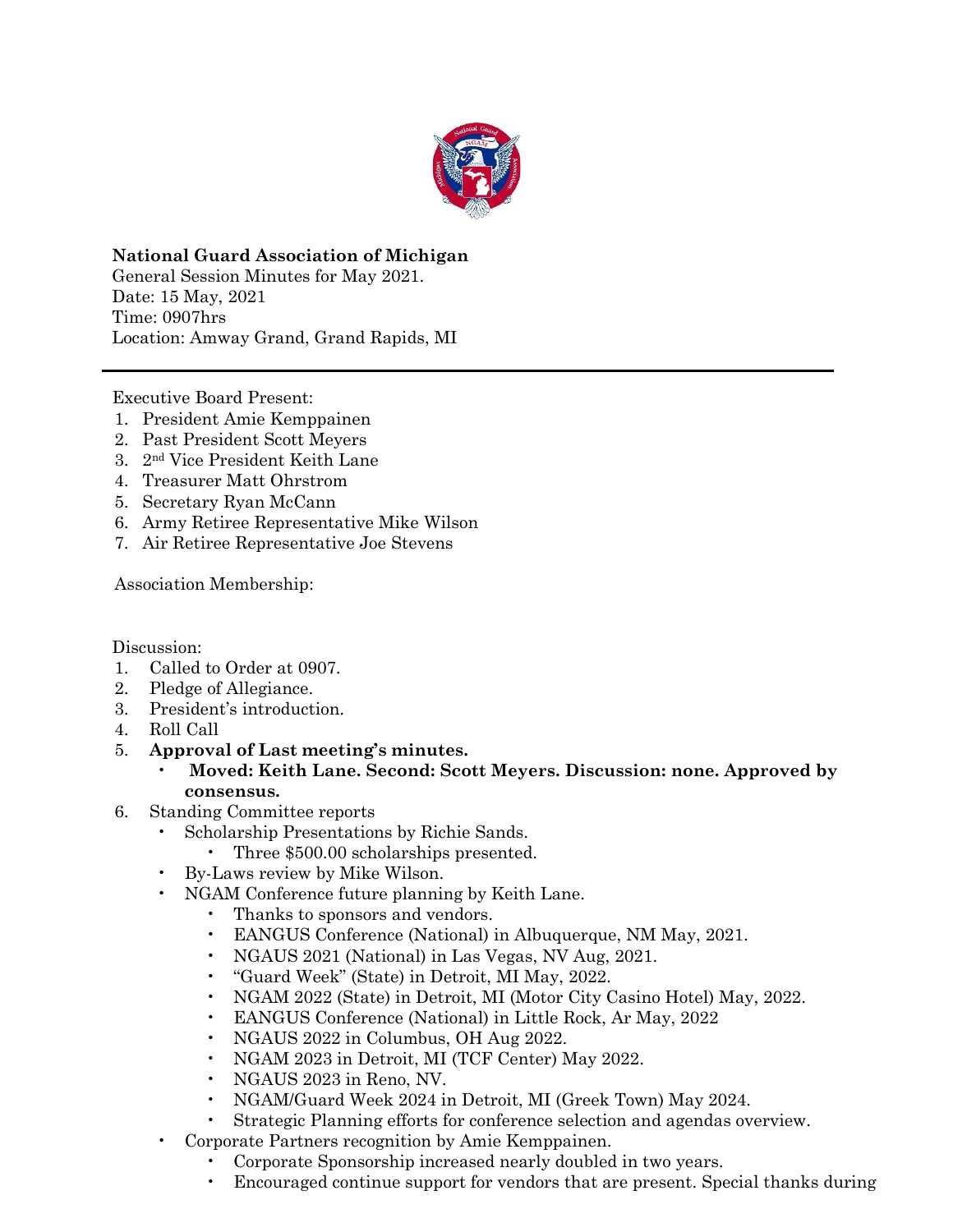time of constraints.

- Legislative Update by Richie Sands.
	- Discussed Congressional Fellowship program and opportunities available to National Guard Soldiers.
	- Highlighted potential \$6 Billion cut to National Guard even with DOD increase in budget release.
	- Discussed current DOD strategic priorities in Pacific Command AO, Army Futures Command, DOD modernization efforts, and potential for Camp Grayling Joint Maneuver Training Center to be an asset for training with some of those emergent assets.
	- Discussed 'earmark' process and Military Construction (MILCON) efforts, how National Guard Bureau can request MILCON money.
	- NDAA and budget timeline delayed, beginning 27MAY2022, gave overview of the process. Army may be looking to National Guard to rebalance some force structure – may be opportunity for growth of National Guard.
	- Answered questions about the fellowship program joint opportunities; Air MILCON current efforts, nothing to report but will follow-up.
	- Highlighted NGAM's importance in being able to support those types of efforts at state and national level.
	- Asked to share perspective of the power of Veteran Service Organizations: Organizations have influence through membership strength and citizen-soldier status, highlighted some of the recent efforts and successes of the organizations at the national level. Highlighted NGAUS healthcare efforts that have been in progress for several years and are recently being actioned.
	- Discussed Adjutant General's conferences and their outcomes, and how those outcomes are communicated to the state service members. Highlighted specific Michigan priorities and issues based on orders in support of civil authorities.
- Membership Committee report by Keith Lane.
	- NGAUS dues structure ratified last year supported desire for NGAM dues structure re-write.
	- Last year NGAM membership was 12% effects state representation at NGAUS and in national discussions. Currently NGAM has reached 22%.
	- Dues structure proposal presented and questions fielded.
	- State Sponsored Life Insurance income to sponsor membership dues for NGAUS presented and questions fielded. – Discussed lifetime membership sponsorship opportunities. Discussed auto-renewal and 'free-trial' options.
	- Chief Jelinksi-Hall commented on power of explaining benefits of Association membership to potential members.
	- Advertising efforts discussed.
- Resolutions presented by Amie Kemppainen.
	- No resolutions to put before the body.
	- Highlighted resolutions at National Level and recent past resolution work
		- Several potential resolution opportunities had been not pursued throughout the year.
	- Endorsed membership participation at monthly board meetings to bring up or discuss resolution opportunities.
- Retiree affairs report by Mike Wilson and Joe Stevens.
	- Efforts in social media, newsletter, and other outreach methods discussed.
	- Solicited retiree assistance specifically for special events and conferences.
- VSG report presented by Amie Kemppainen
	- Six year effort on Charitable Gaming partnership explained.
	- VSG Committee process overviewed.
	- 2020 and 2021 Grants awarded overviewed.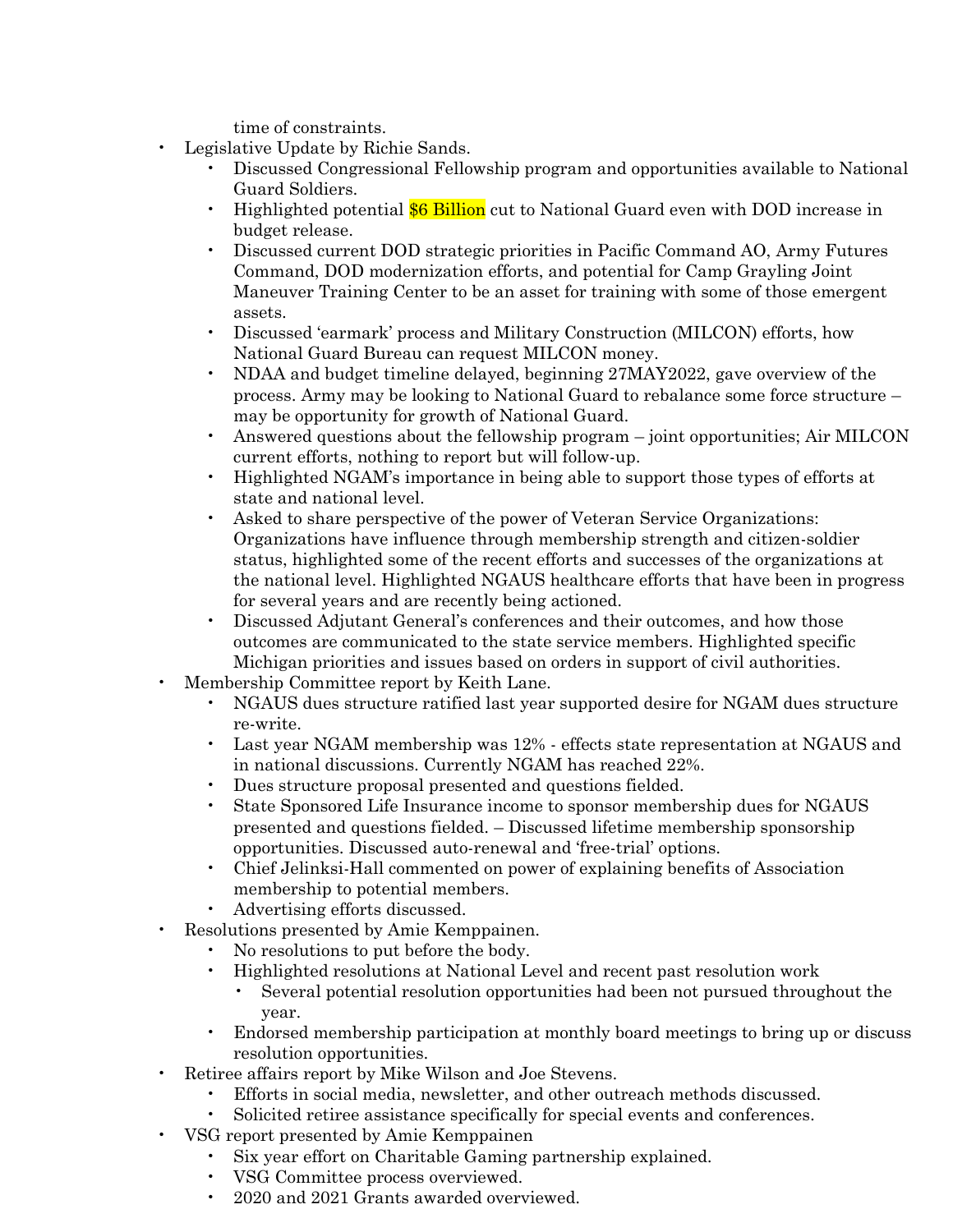- Presented to the body the desire to move Charitable Gaming Partnership from a pilot program to a statutory status.
- New partnership with Habitat for Humanity through \$1 million federal grant highlighted. H4H can put \$1 million toward veterans on a \$1 for \$1 donation match program.
- Ways and Means reported by Keith Lane.
	- Income sources reviewed.
- Communications and Social Media given by Jeromie Golab.
	- Three lines of effort reviewed: Smartphone App, webpage, twitter account.
	- Solicited young tech oriented volunteers to assist in efforts.
- Keynote Speech.
- NGAUS 2024 Conference Planning by Scott Meyers and Jeff Connell.
	- Partnered with the U.S. Virgin Islands. USVI committed to provide work in planning and preparation of event.
	- "The Year of the Company Grade" to generate interest in the next generations of leaders.
	- Overview of general locations, events and format for the conference. Goal is to be bigger and better and more glamorous than any past convention, while appealing to Junior Enlisted and Officers to generate involvement.
	- Request fielded to circulate slide show to begin marketing the NGAUS 2024.
	- Solicited additional advertisement and volunteers to assist with planning and preparation for NGAUS 2024.
- EANGUS and NGAUS representatives presented.
	- NGAUS Legislative report given by Priya Gosh Ahola and Marcy Weldon. Highlighted 2021 accomplishments and focus with Active Component Parity.
	- EANGUS report given by Chuck Casin EANGUS Area V director, and Kevin Hollinger – Legislative Director. Highlighted NDAA provisions, many tied to COVIDrelated missions. Also highlighted the We Care for America foundation provides emergency assistance to National Guard Soldiers and Airmen through grants, specifically the WFCA no-interest loan program.
- 7. Old Business: None.
- 8. New Business:
	- Bylaws Ratification.
		- **Motion to ratify Bylaws as amended and approved by the board December 2020. Moved: Mike Wilson. Second: Ryan McCann. Discussion: None. Ayes: All. Nayes: None. Approved by consensus.**
	- Membership Dues re-structure Ratification.
		- **Motion to approve membership dues re-structure as presented. Moved: Keith Lane. Second: Ryan McCann. Discussion: none. Ayes: All. Nayes: none. Approved.**
- 9. Treasury report reviewed by Matt Ohrstrom.
	- Charitable gaming, SSLI, Dues revenues and monthly expenses reviewed. Current balances presented.
- 10. Elections: voted via paper ballot.
	- Secretary: Nicole Cosman nominated by Ryan McCann. Nicole accepted nomination. No objections or other nominations, Nicole Cosman is elected as Secretary.
	- Treasurer: Tech SGT Matt Ohrstrom nominated by Keith Lane. Matt Ohrstrom accepted nomination.
	- 2nd Vice President: Anthony Woodford from 127th Attack Wing nominated by Bruce Rogers. No other nominations or objections. Anthony accepts the nomination and is elected.
	- 1st Vice President: Richie Sands is nominated by Kevin Palmatier. Keith Lane is incumbent and is continuing to run. 2 minutes allowed for remarks for each candidate and for rebuttal. Vote held by paper ballot. Mike Wilson stands in support of Keith Lane. Election held by